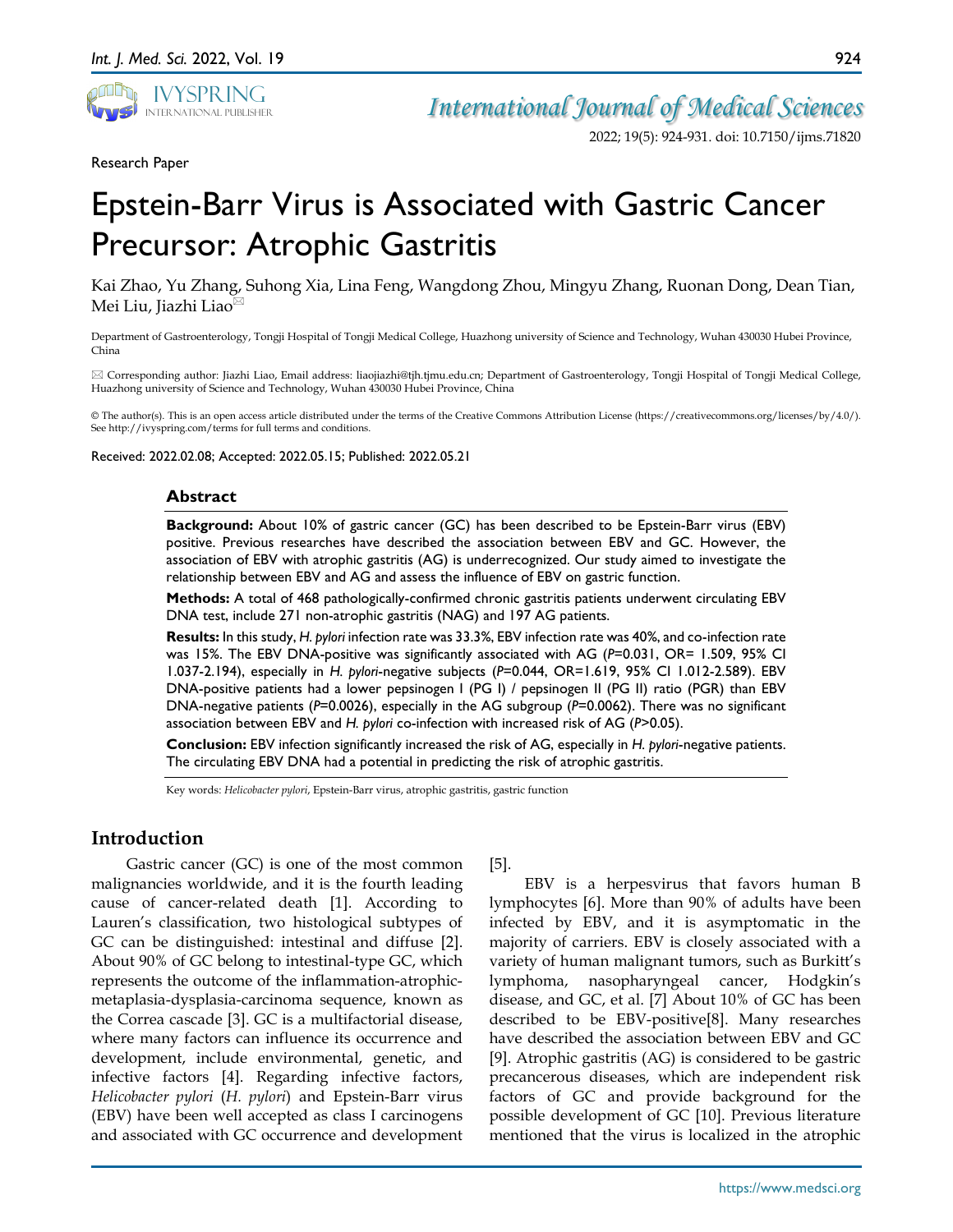epithelium in EBV-positive GC patients [11], and the lesions of EBV-related GC occur in the middle area near the atrophic boundary [12]. EBV infection is also associated with an increased risk of GC and its precursor AG. Most patients who were EBV-positive had moderate AG [13, 14]. These results suggested that EBV plays an important role in the development of GC. However, the association of EBV with AG is underrecognized. Thus, it would be greatly essential to identify the relationship between EBV and gastric precancerous diseases, and be beneficial for GC prevention, treatment, and block the progression of precancerous diseases.

The EBV detection methods include serological tests (anti-VCA IgM, anti-VCA IgG, anti-EBNA 1 IgG, and anti-EA(D) IgG) and circulating EBV DNA [15]. EBV DNA and viral load can be detected by PCR, which has been already applied to examine the association between the EBV DNA and clinical courses of EBV-associated diseases using peripheral blood [16-18]. EBV DNA is more sensitive and specific than serological methods [19]. Based on this background, we applied real-time Q-PCR (RT-qPCR) to detect the copy number of EBV DNA using peripheral blood.

This study aimed to investigate the relationship between EBV with AG and to assess the influence of EBV on gastric function.

## **Materials and Methods**

## **Study design and patients**

This study enrolled 468 patients who underwent upper digestive endoscopy in the department of Gastroenterology of Tongji Hospital (Wuhan, China) from 2016 to 2021. The symptoms include epigastric pain, abdominal distension, heart burn, regurgitation, and nausea. Inclusion criteria for this study: 1) age from 18-80 years; 2) non-atrophic gastritis (NAG) and AG; 3) complete 13C urease breath test (13C-UBT), circulating EBV DNA and gastric function indicators such as pepsinogen I (PG I), pepsinogen II (PG II) and calculate the ratio of pepsinogen I and II (PGR). Exclusion criteria were as follows: 1) the history of gastric dysplasia or cancer, nasopharyngeal carcinoma or other malignant tumors; 2) autoimmune atrophic gastritis; 3) other types of chronic gastritis: such as NSAIDS-related gastritis, Eosinophilic gastritis, Menetrier disease, et al. The study was conducted in accordance with the Declaration of Helsinki (as revised in 2013). The study was approved by the Ethical Committees of Tongji Hospital (TJ-IRB20220534).

## **Endoscopy and histopathological diagnosis**

All subjects underwent gastroscopy with two biopsies taken from the gastric antrum and two biopsies taken from the gastric corpus. The gastroscopy of all patients was performed by experienced endoscopists using an Olympus endoscopy (XQ260, XQ290, Tokyo, Japan). Histopathological diagnosis was performed by experienced digestive pathologists, who observed the changes of atrophic. Gastric inflammation and atrophy were diagnosed according to the Chinese Consensus on Chronic Gastritis (2017, Shanghai, China). Subjects with multiple lesions were diagnosed based on the most severe lesion.

## **Assessment** *of H. pylori infe***ction**

*H. pylori* infection was detected by 13C-UBT, which is widely considered as one of the most accurate tests for *H. pylori* infection detection. Proton pump inhibitors, acid-suppressive drugs, and antibiotics were not permitted for 2 weeks prior to the 13C-UBT. The 13C-UBT was detected using a urea 13C capsule breath test kit (KEADWAY, Shenzhen, China). After fasting 2 hours, the subjects were given a tablet with 13C and collected the breath samples were at 0 min and 30 min. A 13C-Breath Test Analyzer (HeliFANplus, Germany) aided in data analysis. Positivity was defined as a value >4.0, indicating the presence of *H. pylori* infection.

## **Quantitative analysis of circulating EBV DNA load**

Peripheral venous blood sample (5ml) was collected into EDTA-containing tubes from all subjects. The RT-qPCR system was developed to detect EBV DNA. This was used to identify the *Bam* HI-W region of the EBV genome. The Bam HI-W consisted of the amplification primers W-44F (5′-CCCAACACTCCACCA CACC-3′) and W-119R (5′-TCTTAGGAGCTGTCCGAGGG-3′) and the dual-labeled fluorescent probe W-67T (5′-[FAM] CACACACTACACACACCCACCCGTCTC [TAMRA]-3′).

Fluorogenic PCR reactions were set up in a reaction volume of 50ul using the TaqMan PCR core Reagent Kit (TGFQ01-001, Targene, Guangzhou, China). Thermal cycling was initiated with a 2-minute denaturation step at 93 °C, followed by 10 cycles at 93 °C for 45 seconds and 55 °C for 1 minute, and 30 cycles at 93 °C for 30 seconds and at 55 °C for 45 seconds. Duplicate samples were analyzed, and the mean quantity of each duplicate was used for further concentration calculations. Multiple negative blanks were included in every analysis. In our study center, a cutoff value of 500 copies/ml was set according to the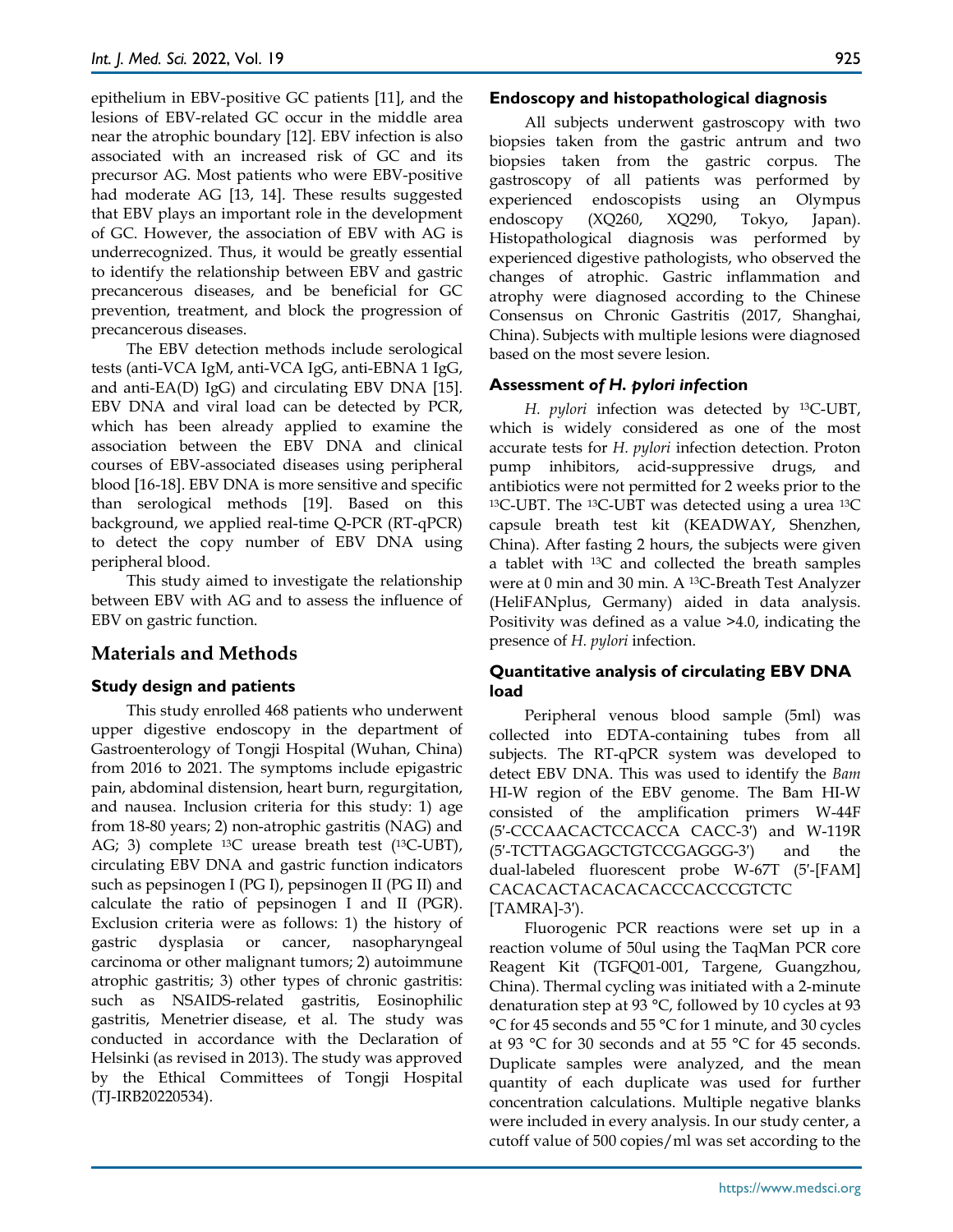lower limit of detection. EBV DNA  $\geq$  500 copies /ml was defined as EBV-positive.

#### **Detection of serum PG I and PG II**

Peripheral venous blood sample (5ml) was collected from each eligible subject. Serum PG I and PG II were detected in the Tongji Hospital (Wuhan, China). Serum levels of PG I and PG II were carried out by ELISA (BOTHIT Plc, Helsinki, Finland).

#### **Statistical analysis**

SPSS 26.0 was used for the statistical analysis (SPSS, Chicago, IL, USA). Descriptive statistics were based on the total number (%) and expressed as mean ± standard deviation. Chi-squared or Fisher tests were used for quantitative data analysis. To evaluate the risk provided by EBV and *H. pylori* to AG, the odd rates (ORs) were estimated. The group of EBV and *H. pylori* double-positive patients was compared with the group infected with only *H. pylori* or EBV, A two-sided *P*-value of <0.05 was considered statically significant.

#### **Results**

#### **Baseline Characteristics of the Subjects**

A total of 468 patients with a median age of 48.1 ± 8.7 years were enrolled in our study. The baseline features of all patients are shown in Table 1. The study subjects were classified as 271 (57.9%) NAG patients and 197 (42.1%) AG patients. *H. pylori* infection rate was 33.3%, EBV infection rate was 40%, and co-infection rate was 15%.

**Table 1.** The baseline characteristics of patients with NAG and AG

| Value                          | Total (n=468)  |
|--------------------------------|----------------|
| Age                            | $48.1 \pm 8.7$ |
| <50 years                      | 248 (53.0%)    |
| $\geq$ 50 years                | 220 (47.0%)    |
| BMI                            | $24.8 \pm 3.8$ |
| Smoking                        | 91 (19.5%)     |
| Drinking                       | 59 (12.6%)     |
| Gender                         |                |
| Male                           | 333 (71.2%)    |
| Female                         | 135 (28.8%)    |
| Gastric lesion                 |                |
| NAG                            | 271 (57.9%)    |
| AG                             | 197 (42.1%)    |
| H. pylori positive             | 156 (33.3%)    |
| EBV positive                   | 187 (40%)      |
| H. pylori and EBV co-infection | 70 (15.0%)     |

*H. pylori*: *Helicobacter pylori*; EBV: Epstein-Barr virus; NAG: No-atrophic gastritis; AG: atrophic gastritis.

## **Distribution Characteristics of Circulating EBV DNA of the Subjects**

We analyzed the distribution of circulating EBV DNA based on age, smoking, drinking, gender, *H.*  *pylori* infection status, and gastritis classification (Table 2). We found that the EBV DNA-positive were correlated with the older group (≥50 years) and AG group (*P*<0.05). No significant difference was found between EBV and gender, smoking, drinking and *H. pylori* infection status (*P*>0.05).

### **Association between Circulating EBV DNA and AG Risk**

We found that the positive rate of EBV DNA was significantly higher in the AG group than NAG group (45.7% vs 35.8%), and EBV DNA-positive could increase the risk of AG by 1.509-fold (*P*=0.031, 95% CI 1.037-2.194) (Table 2). Stratified analysis was further performed based on age, gender, and *H. pylori* infection status. We found that the contribution of EBV DNA to AG risk was statistically significant in the *H. pylori* subgroups, but not in the age and gender subgroups (*P*>0.05). In the *H. pylori*-negative subgroups, the risk of AG was increased by 1.619-fold (44.5% vs 33.2%, *P*=0.044, 95% CI 1.012-2.589) (Table 3).

**Table 2.** The characteristics on quantitative of circulating EBV DNA

| Variable            |             | EBV-Negative EBV-Positive P-value OR (95% CI) |       |                        |
|---------------------|-------------|-----------------------------------------------|-------|------------------------|
| Age                 |             |                                               |       |                        |
| <50 years           | 162 (65.3%) | 86 (34.7%)                                    | 0.013 | 1.599 (1.102-2.320)    |
| $\geq$ 50 years     | 119 (54.1%) | 101 (45.9%)                                   |       |                        |
| Smoking             | 54 (19.3%)  | 37 (19.8%)                                    | 0.894 | 1.032 (0.648-1.646)    |
| Drinking            | 34 (12.1%)  | $25(13.4\%)$                                  | 0.696 | 1.117 (0.642-1.941)    |
| Gender              |             |                                               |       |                        |
| Male                | 196 (58.9%) | 137 (41.1%)                                   | 0.412 | $0.842(0.557 - 1.270)$ |
| Female              | 85 (63%)    | 50 (37%)                                      |       |                        |
| H. pylori infection |             |                                               |       |                        |
| status              |             |                                               |       |                        |
| Negative            | 195 (62.5%) | 117 (37.5%)                                   | 0.125 | 1.357 (0.919-2.004)    |
| Positive            | 86 (55.1%)  | 70 (44.9%)                                    |       |                        |
| Gastritis           |             |                                               |       |                        |
| classification      |             |                                               |       |                        |
| <b>NAG</b>          | 174 (64.2%) | 97 (35.8%)                                    | 0.031 | 1.509 (1.037-2.194)    |
| AG                  | 107 (54.3%) | 90 (45.7%)                                    |       |                        |

*H. pylori*: *Helicobacter pylori*; EBV: Epstein-Barr virus; NAG: No-atrophic gastritis; AG: atrophic gastritis.

## **Association between Circulating EBV DNA and Pepsinogens**

To analyze whether circulating EBV DNA status was associated with gastric function, gastric function indicators were measured in all patients. Compared with EBV DNA-negative patients, the level of serum PGR was significantly decreased in EBV DNApositive patients (*P*=0.0026), while no significant difference was observed in PG I and PG II (*P*>0.05) (Figure 1A). Stratified analysis was further performed based on gastric mucosal status. In the NAG subgroup, the serum gastric function indicators were not significantly variated between EBV DNA-positive with EBV DNA-negative patients (*P*>0.05) (Figure 1B).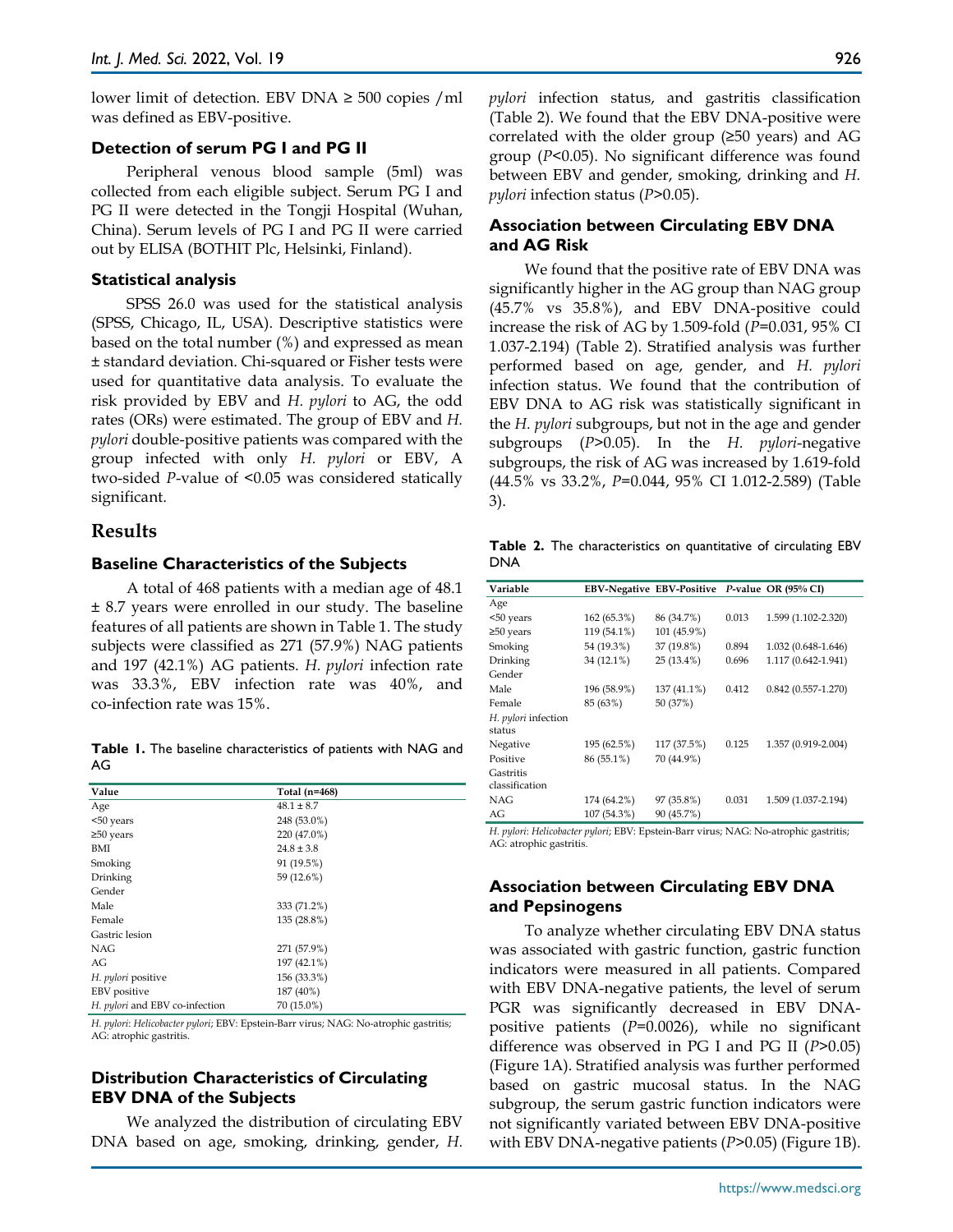In the AG subgroup, the serum PGR also significantly decreased in EBV DNA-positive patients compared

with EBV DNA-negative patients (*P*=0.0062) (Figure 1C).



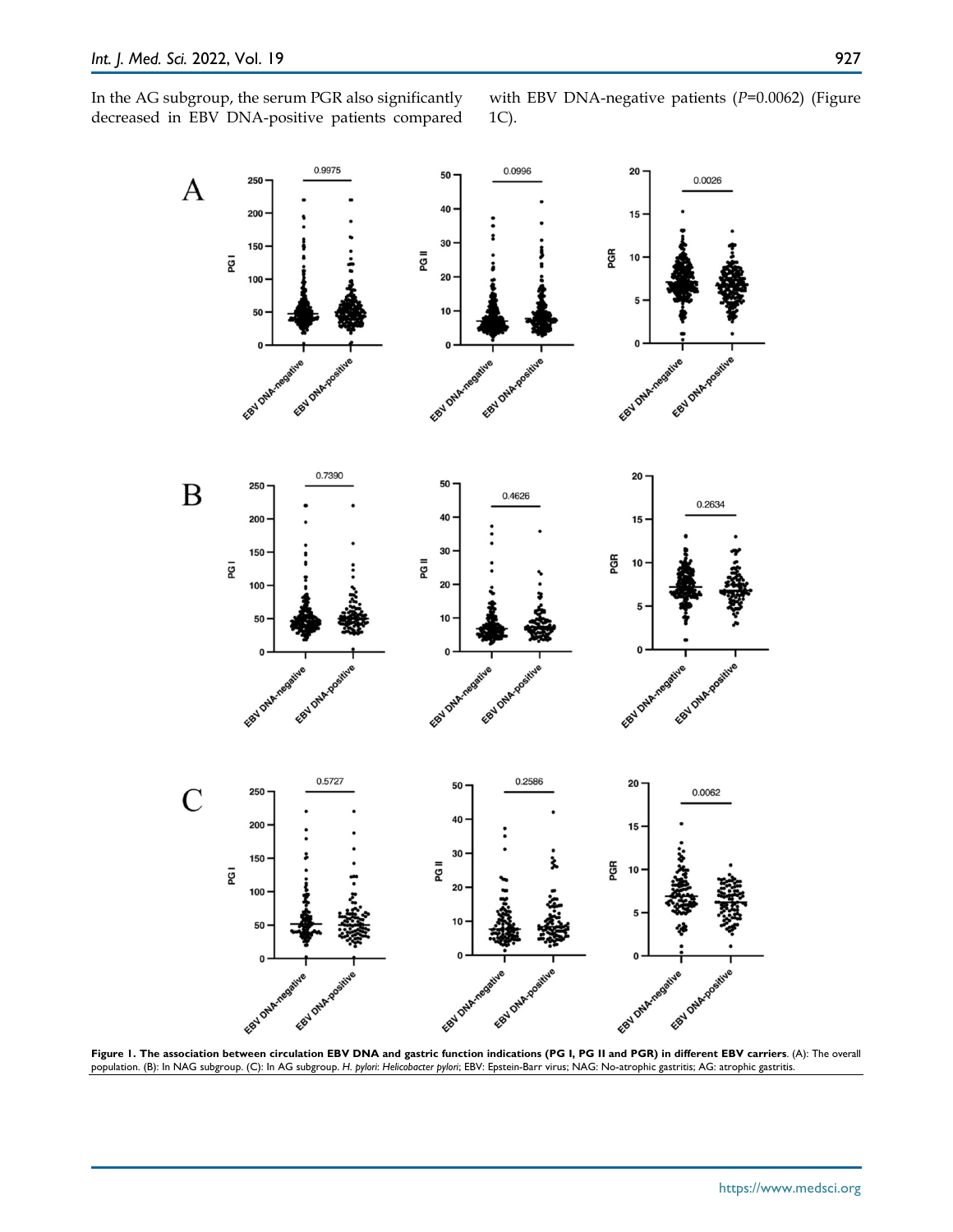**Table 3.** The stratified analysis on association between circulating EBV DNA with AG risk

| Variable         |            | EBV-Negative EBV-Positive P-value OR (95% CI) |            |       |                   |
|------------------|------------|-----------------------------------------------|------------|-------|-------------------|
| Gender           |            |                                               |            |       |                   |
| Male             | NAG        | 123 (62.8%)                                   | 73 (37.2%) | 0.084 | 1.477             |
|                  |            |                                               |            |       | $(0.948 - 2.301)$ |
|                  | AG         | 73 (53.3%)                                    | 64 (46.7%) |       |                   |
| Female           | <b>NAG</b> | 51 (68.0%)                                    | 24 (32.0%) | 0.175 | 1.625             |
|                  |            |                                               |            |       | $(0.803 - 3.287)$ |
|                  | AG         | 34 (56.7%)                                    | 26 (43.3%) |       |                   |
| Age              |            |                                               |            |       |                   |
| <50 years        | <b>NAG</b> | 109 (68.1%)                                   | 51 (31.9%) | 0.211 | 1.411             |
|                  |            |                                               |            |       | $(0.822 - 2.425)$ |
|                  | AG         | 53 (60.2%)                                    | 35 (39.8%) |       |                   |
| $\geq$ 50 years  | <b>NAG</b> | 65 (58.6%)                                    | 46 (41.4%) | 0.180 | 1.439             |
|                  |            |                                               |            |       | $(0.845 - 2.451)$ |
|                  | AG         | 54 (49.5%)                                    | 55 (50.5%) |       |                   |
| H. pylori        |            |                                               |            |       |                   |
| infection status |            |                                               |            |       |                   |
| Negative         | NAG        | 129 (66.8%)                                   | 64 (33.2%) | 0.044 | 1.619             |
|                  |            |                                               |            |       | $(1.012 - 2.589)$ |
|                  | AG         | 66 (55.5%)                                    | 53 (44.5%) |       |                   |
| Positive         | NAG        | 45 (57.7%)                                    | 33 (42.3%) | 0.520 | 1.231             |
|                  |            |                                               |            |       | $(0.654 - 2.315)$ |
|                  | AG         | 41 (52.6%)                                    | 37 (47.4%) |       |                   |

*H. pylori*: *Helicobacter pylori*; EBV: Epstein-Barr virus; NAG: No-atrophic gastritis; AG: atrophic gastritis.

## **Association between** *H. pylori***/EBV Co-infection and AG Risk**

To explore the interaction among AG related infective factors, the relationship between circulating EBV DNA and *H. pylori* was analyzed. There was no difference between EBV DNA and *H. pylori*, regardless of whether the overall population or the subgroups (*P*>0.05) (Table 4). However, we found that EBV DNA-positive increased the risk of AG by 1.619-fold in the *H. pylori*-negative subgroup (Table 3) and the serum PGR also significantly decreased in EBV DNA-positive patients of the AG subgroup (Figure 1C).

**Table 4.** The association between circulating EBV-DNA with *H. pylori* infection status

| Variable                   | <b>EBV-Negative</b> | <b>EBV-Positive</b> | P-value |
|----------------------------|---------------------|---------------------|---------|
| H. pylori infection status |                     |                     |         |
| Negative                   | 195 (62.5%)         | 117 (37.5%)         | 0.125   |
| Positive                   | 86 (55.1%)          | 70 (44.9%)          |         |
| NAG group                  |                     |                     |         |
| Negative                   | 129 (66.8%)         | 64 (33.2%)          | 0.155   |
| Positive                   | 45 (57.7%)          | 33 (42.3%)          |         |
| AG group                   |                     |                     |         |
| Negative                   | 66 (55.5%)          | 53 (44.5%)          | 0.690   |
| Positive                   | 41 (52.6%)          | 37 (47.4%)          |         |

*H. pylori*: *Helicobacter pylori*; EBV: Epstein-Barr virus; NAG: No-atrophic gastritis; AG: atrophic gastritis.

So as to analyze whether there is more risk of getting gastric precancerous disease by infection of the two both pathogens, we compared the group of EBV and *H. pylori* co-infection (EBV + /*H. pylori* +) patients with the group infected with only *H. pylori* or EBV (EBV + /*H. pylori* - or EBV - /*H. pylori* +). Whether EBV + /*H. pylori* + vs EBV + /*H. pylori -* or EBV + /*H. pylori* + vs EBV - /*H. pylori* +, there was no association with AG (*P*>0.05) (Table 5).

| <b>Table 5.</b> Association between H. pylori/EBV co-infection with AG |
|------------------------------------------------------------------------|
| risk                                                                   |

|                                                               | <b>NAG</b>            | AG                          |       | P-value OR $(95\%$ CI) |
|---------------------------------------------------------------|-----------------------|-----------------------------|-------|------------------------|
| H. pylori infection status                                    |                       |                             |       |                        |
| Negative                                                      | 193                   | 119                         | 0.014 | 1.622                  |
|                                                               | $(71.2\%)$ $(60.4\%)$ |                             |       | $(1.100 - 2.391)$      |
| Positive                                                      | 78 (28.8%) 78 (39.6%) |                             |       |                        |
| EBV DNA qualitative                                           |                       |                             |       |                        |
| Negative                                                      | 174                   | 107                         | 0.031 | 1.509                  |
|                                                               | $(64.2\%)$ $(54.3\%)$ |                             |       | $(1.037 - 2.194)$      |
| Positive                                                      | 97 (35.8%) 90 (45.7%) |                             |       |                        |
| H. pylori + /EBV + VS H. pylori + 33 (42.3%) 37 (47.4%) 0.520 |                       |                             |       | 1.231                  |
| $/EBV -$                                                      |                       |                             |       | $(0.654 - 2.315)$      |
|                                                               | 45 (57.7%) 41 (52.6%) |                             |       |                        |
| $H.$ pylori + /EBV + VS $H.$ pylori                           |                       | 33 (34.0%) 37 (41.1%) 0.317 |       | 1.354                  |
| $-$ /EBV +                                                    |                       |                             |       | $(0.748 - 2.452)$      |
|                                                               | 64 (66.0%) 53 (58.9%) |                             |       |                        |

*H. pylori*: *Helicobacter pylori*; EBV: Epstein-Barr virus; NAG: No-atrophic gastritis; AG: atrophic gastritis.

## **Discussion**

The prevalence of EBV varied in patients with NAG and AG in the studies, which is directly related to race, geography, and detection methods. Cárdenas-Mondragón et al. [20] found that in patients with chronic gastritis, the infection rate of EBV was 92%, *H. pylori* was 85.8%, and the co-infection rate was 77.7%; in the gastric precancerous disease, the EBV infection, *H. pylori* infection and co-infection rate were 97.9%, 89.3%, and 88.2%. A study of EBV detection in Mexico [21] showed that the rate of EBV and *H. pylori* infection was 69.8% and 48.1%, and the co-infection was 25.4%. In the northern Chinese population [10], the infection rate of EBV was 35.2%, (30.5% with chronic gastritis, 40% with AG, and 38.6% with GC). The incidence of EBV associated gastric cancer is 30.8% in Guangzhou [22]. In our study, we found that the infection rate of EBV in patients was 40.0%, include 35.8% in patients with chronic NAG and 45.7% in patients with AG, which is similar to Chinese studies.

Long lasting inflammation triggers serious damage to the gastric epithelium, increasing the risk to develop precancerous lesions, which in turn increase the risk to end up with a life-threatening GC. More than 90% of GC is related to persistent inflammation. EBV and *H. pylori* are both considered the main risk factors for chronic inflammatory responses triggering tissue damage [23]. Previous literature mentioned that in EBV-positive gastric carcinoma, the virus was localized in the atrophic epithelium [12]. Nevertheless, Hungermann et al. [24] found evidence that EBV infected epithelial cells of AG mucosa with a relatively low frequency, which is not an early event in GC. Cárdenas-Mondragón et al.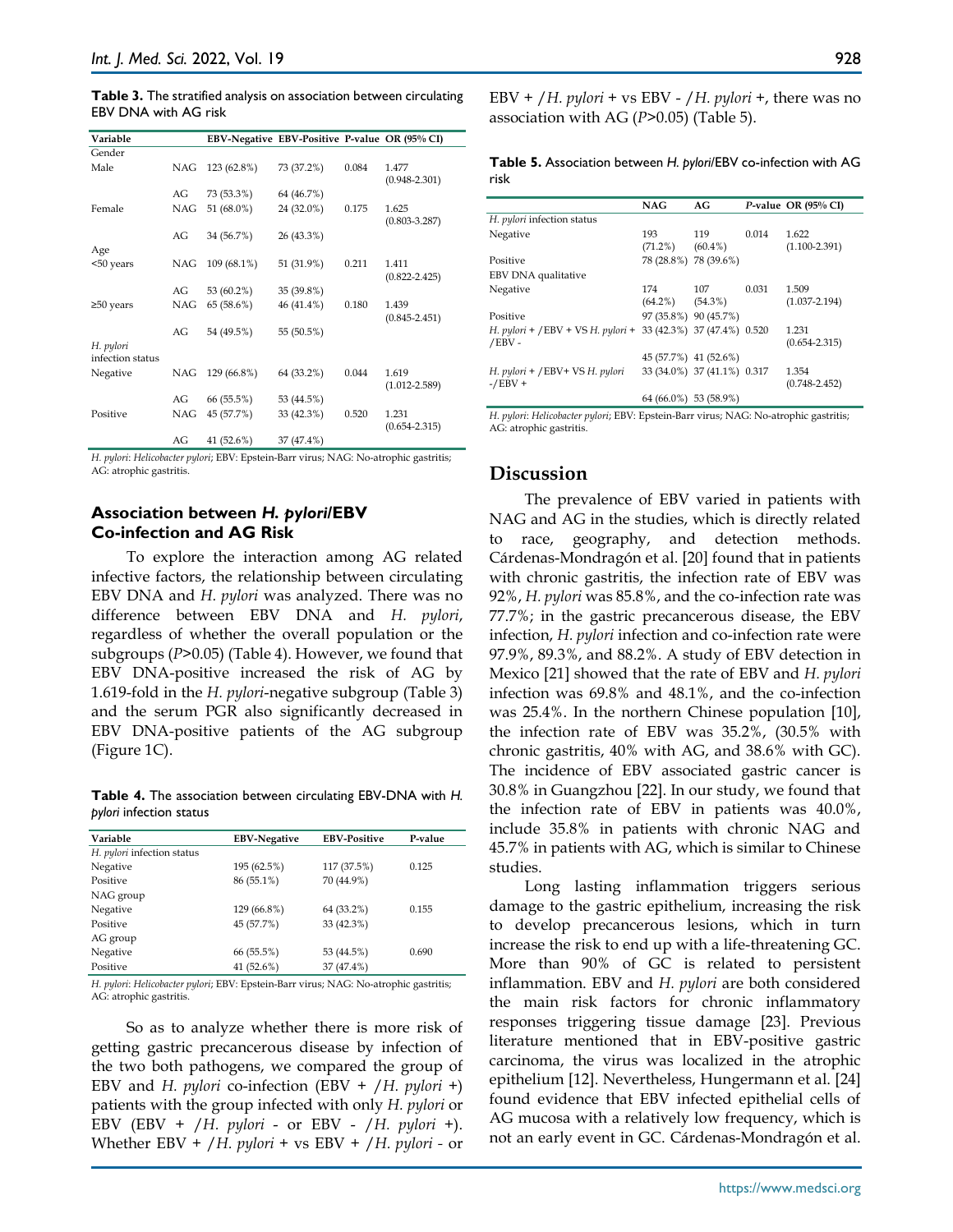[20] study showed that EBV-positive conferred 3.5-fold increased AG risk. Wang et al. [10] found that EBV infection could increase AG risk, especially in the younger and female subgroups. In our study, we found that EBV positive increased the risk of AG by 1.509-fold (*P*=0.031, 95% CI 1.037-2.194).

There were contradictory results in the effect of EBV and *H. pylori* co-infection in gastroenterology diseases. Su et al. [25] found that EBV was negatively correlated with *H. pylori* infection, and there may be antagonism effects between the infection of EBV and *H. pylori* in GC. Other studies suggested that EBV was positively correlated with *H. pylori*, EBV and *H. pylori* co-infection to induce severe inflammation [26, 27], increasing the risk of progression to intestinal-type GC and gastric precancerous diseases [20, 28]. Some studies found that EBV was not associated with *H. pylori* infection in GC [10, 21, 29]. In our study, there was no significant correlation between EBV and *H. pylori* (*P*>0.05*)*. EBV and *H. pylori* co-infection did not promote the development of gastric mucosa to gastric precancerous disease. Only in *H. pylori*-negative patients, EBV DNA-positive patients increased AG risk by 1.619-fold. Nerva Dursun et al. [30] also found that atrophy was frequently observed in EBV-positive and *H. pylori*-negative cases of gastritis.

*H. pylori* infection was considered to be the prominent cause of GC, which spreads from contaminated food. *H. pylori* was mainly spread transmitted orally and adhered to the gastric epithelial cells, leading to oxidative stress, toxin, and necrosis of cells, which further lead to chronic inflammation epigenetic modification, and mutation [28]. However, EBV spreads mainly by the oral route through contact with saliva. More than 90% of adults have EBV in the latent stage in B cells [31]. The infected B cells sometimes enter the lytic cycle, producing virus particles that can spread to other hosts. Stable EBV infection and latent EBV gene expression are favorable for promoting the transformation of pre-invasive nasopharyngeal epithelial cells into carcinoma [32]. Moreover, similar to the mechanism of *H. pylori* induced GC, EBV may indirectly induce chronic inflammation during its viral reactivation cycle by recruiting high levels of immune cell infiltration and thereby promoting tissue damage [33]. Several researched have shown that the cooperation of infectious agents may exacerbate their effect. EBV DNA load in *H. pylori*-positive individuals was significantly increased, which suggested that *H. pylori* might play a role in regulating the transformation of EBV to the cleavage stage [34]. *H. pylori* Cag A was demonstrated associated with the development of GC. Saju et al. [35] discovered that host protein SHP 1 interacts with *H. pylori* Cag A

protein and dephosphorylates Cag A, which antagonized the Cag A oncogenic activity. However, EBV co-infection results in methylation of the host SHP 1 and keeps Cag A phosphorylation and thus may increase the oncogenic potential of Cag A. Fekadu et al. [36] found that *H. pylori* was exposed to the principal EBV receptor, CD21, in negative gastric epithelial cells, which could induce the expression of EBV receptors EphA2 and NMHC-IIA, and promote the EBV infection. And EphA2 or NMHC-IIA siRNA knockdown, EBV infection was significantly decreased. These results suggest that EBV and *H. pylori* may have some synergistic effects on the development of GC. In the future, there should be some studies and experiments with a more rigorous design, to confirm the mechanism of how EBV and/or *H. pylori* infection interacts.

Pepsinogen (PG) and gastrin (G17) are effective indicators that reflect gastric function and screen of GC and its precursor [37]. In our study, we explored the relationship between EBV infection and gastric function. We found that the serum PGR in EBV DNA-positive patients was decreased (*P*<0.05), while other indicators showed no significant difference (*P*>0.05). We further found that in the AG subgroup, the serum PGR in the EBV DNA-positive group was lower than that in the EBV DNA-negative group (*P*<0.05). Su et al. [25] found that EBV-positive patients had significantly higher levels of PGI and PGR than EBV-negative patients (*P*<0.05). Wang et al.[10] found that the level of PGR in the EBV-positive patients was significantly lower than that of EBV-negative patients (*P*<0.05), while other indicators showed no significant difference (*P*>0.05). And the serum PGR in the EBV DNA-positive group was lower in the AG subgroup (*P*<0.05). The differences in the results may be caused by the different diagnostic criteria and detection methods of EBV in different institutes. Reduction in the PGR demonstrated a strong association with the development of AG and GC. In our study, we found preliminary evidence that EBV DNA was correlated with a low PGR, especially in AG subgroup. These results may provide research clues for confirming that the EBV infection may promote the occurrence of AG.

There were also some research limitations in this study. Firstly, geographical differences in EBV positive had been observed. Our study was a single-center study, we should enroll more patients from different hospitals and regions for research in the future. Second, we enrolled every patient with NAG or AG who came to the institute for diagnosis in a convenient sample instead of paired selection. Lastly, in situ hybridization (ISH) of tissue, a gold benchmark in the determination of EBV infection, was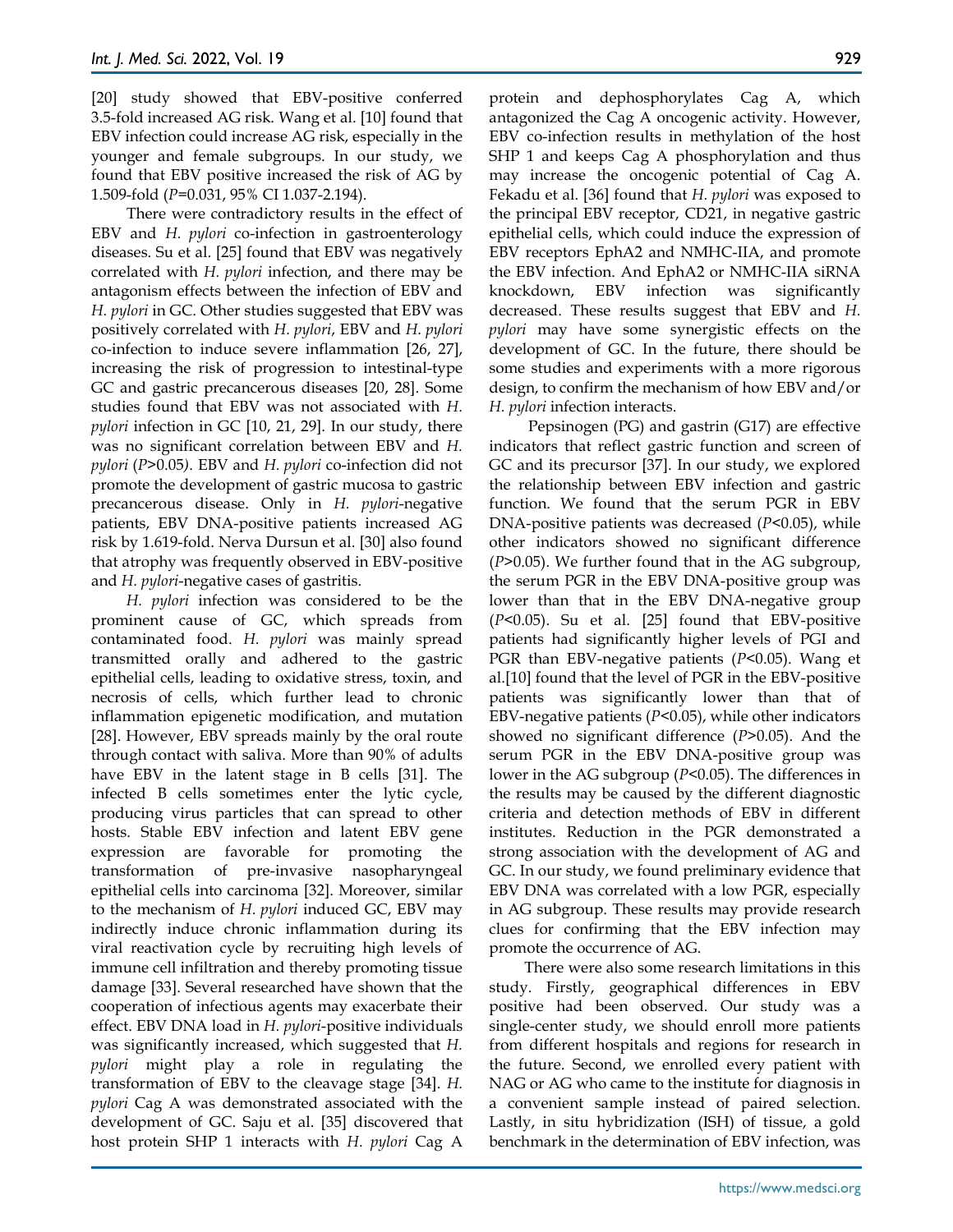lacking in this study. We should comprehensively evaluate EBV infection, include circulating EBV DNA, multiple specific antibodies for EBV antigens, and ISH, et al.

## **Conclusion**

Given the above, this study showed that the positive EBV DNA was associated with an increased risk of gastric precancerous disease, which was more notable in *H. pylori*-negative individuals than *H. pylori*-positive individuals. EBV DNA-positive patients demonstrated a lower serum PGR, which was more distinct in AG patients.

## **Acknowledgements**

This work was supported by the National Natural Science Foundation China [81672392] and the Provincial Natural Science Foundation of Hubei [2015CFA071].

## **Competing Interests**

The authors have declared that no competing interest exists.

## **References**

- 1. Sung H, Ferlay J, Siegel RL, Laversanne M, Soerjomataram I, Jemal A, et al. Global cancer statistics 2020: globocan estimates of incidence and mortality worldwide for 36 cancers in 185 countries. CA Cancer J Clin. 2021; 71: 209-49.
- 2. Machlowska J, Baj J, Sitarz M, Maciejewski R, Sitarz R. Gastric cancer: epidemiology, risk factors, classification, genomic characteristics and treatment strategies. Int J Mol Sci. 2020; 21.
- 3. Correa P, Haenszel W, Cuello C, Tannenbaum S, Archer M. A model for gastric cancer epidemiology. Lancet. 1975; 2: 58-60.
- 4. Yusefi AR, Bagheri Lankarani K, Bastani P, Radinmanesh M, Kavosi Z. Risk factors for gastric cancer: a systematic review. Asian Pac J Cancer Prev. 2018; 19: 591-603.
- 5. Rugge M, Genta RM, Di Mario F, El-Omar EM, El-Serag HB, Fassan M, et al. Gastric cancer as preventable disease. Clin Gastroenterol Hepatol. 2017; 15: 1833-43.
- 6. Wu WK, Yu J, Chan MT, To KF, Cheng AS. Combinatorial epigenetic deregulation by *Helicobacter pylori* and Epstein-Barr virus infections in gastric tumourigenesis. J Pathol. 2016; 239: 245-9.
- 7. Chen XZ, Chen H, Castro FA, Hu JK, Brenner H. Epstein-Barr virus infection and gastric cancer: a systematic review. Medicine (Baltimore). 2015; 94: e792.
- 8. Shannon-Lowe C, Rickinson A. The global landscape of EBV-associated tumors. Front Oncol. 2019; 9: 713.
- 9. Uozaki H, Fukayama M. Epstein-Barr virus and gastric carcinoma--viral carcinogenesis through epigenetic mechanisms. Int J Clin Exp Pathol. 2008; 1: 198-216.
- 10. Wang Z, Lv Z, Ding H, Xu Q, Sun L, Jing J, et al. Role of serum EBV-VCA IgG detection in assessing gastric cancer risk and prognosis in northern Chinese population. Cancer Med. 2018; 7: 5760-74.
- 11. Pimentel-Nunes P, Libânio D, Marcos-Pinto R, Areia M, Leja M, Esposito G, et al. Management of epithelial precancerous conditions and lesions in the stomach (MAPS II): European Society of Gastrointestinal Endoscopy (ESGE), European Helicobacter and Microbiota Study Group (EHMSG), European Society of Pathology (ESP), and Sociedade Portuguesa de Endoscopia Digestiva (SPED) guideline update 2019. Endoscopy. 2019; 51: 365-88.
- 12. Takada K. Epstein-Barr virus and gastric carcinoma. Mol Pathol. 2000; 53: 255-61.
- 13. Hirano A, Yanai H, Shimizu N, Okamoto T, Matsubara Y, Yamamoto K, et al. Evaluation of Epstein-barr virus DNA load in gastric mucosa with chronic atrophic gastritis using a real-time quantitative PCR assay. Int J Gastrointest Cancer. 2003; 34: 87-94.
- 14. Kartika AV, Iizasa H, Ding D, Kanehiro Y, Tajima Y, Kaji S, et al. Application of biopsy samples used for *Helicobacter pylori* urease test to predict Epstein-Barr virus-associated cancer. Microorganisms. 2020; 8:  $926$
- 15. Liu W, Chen G, Gong X, Wang Y, Zheng Y, Liao X, et al. The diagnostic value of EBV-DNA and EBV-related antibodies detection for nasopharyngeal carcinoma: a meta-analysis. Cancer Cell Int. 2021; 21: 164.
- 16. Trevisiol C, Gion M, Vaona A, Fabricio ASC, Roca E, Licitra L, et al. The appropriate use of circulating EBV-DNA in nasopharyngeal carcinoma: comprehensive clinical practice guidelines evaluation. Oral Oncol. 2021; 114: 105128.
- 17. He Y, Yang D, Zhou T, Xue W, Zhang J, Li F, et al. Epstein-Barr virus DNA loads in the peripheral blood cells predict the survival of locoregionally-advanced nasopharyngeal carcinoma patients. Cancer Biol Med. 2021; 18: 888-99.
- 18. Shoda K, Ichikawa D, Fujita Y, Masuda K, Hiramoto H, Hamada J, et al. Clinical utility of circulating cell-free Epstein-Barr virus DNA in patients with gastric cancer. Oncotarget. 2017; 8: 28796-804.
- 19. Lam WKJ, Chan KCA, Lo YMD. Plasma Epstein-Barr virus DNA as an archetypal circulating tumour DNA marker. J Pathol. 2019; 247: 641-9.
- 20. Cárdenas-Mondragón MG, Torres J, Flores-Luna L, Camorlinga-Ponce M, Carreón-Talavera R, Gomez-Delgado A, et al. Case–control study of Epstein–Barr virus and *Helicobacter pylori* serology in Latin American patients with gastric disease. Br J Cancer. 2015; 112: 1866-73.
- 21. Del Moral-Hernández O, Castañón-Sánchez CA, Reyes-Navarrete S, Martínez-Carrillo DN, Betancourt-Linares R, Jiménez-Wences H, et al. Multiple infections by EBV, HCMV and *Helicobacter pylori* are highly frequent in patients with chronic gastritis and gastric cancer from southwest Mexico: an observational study. Medicine (Baltimore). 2019; 98: e14124.
- 22. Chen JN, Jiang Y, Li HG, Ding YG, Fan XJ, Xiao L, et al. Epstein-Barr virus genome polymorphisms of Epstein-Barr virus-associated gastric carcinoma in gastric remnant carcinoma in Guangzhou, southern China, an endemic area of nasopharyngeal carcinoma. Virus Res. 2011; 160: 191-9.
- 23. Martínez-López JL, Torres J, Camorlinga-Ponce M, Mantilla A, Leal YA, Fuentes-Pananá EM. Evidence of Epstein-Barr virus association with gastric cancer and non-atrophic gastritis. Viruses. 2014; 6: 301-18.
- 24. Hungermann D, Müller S, Spieker T, Lisner R, Niedobitek G, Herbst H. Low prevalence of latently Epstein-Barr virus-infected cells in chronic gastritis. Microsc Res Tech. 2001; 53: 409-13.
- 25. Su X, Ye Z, Wang Z, Long Y, Qiu M, He C. Epstein-Barr virus infection associated with pepsinogens and *Helicobacter pylori* infection in patients with gastric cancer. Virus Res. 2018; 256: 1-5.
- 26. Camargo MC, Kim KM, Matsuo K, Torres J, Liao LM, Morgan DR, et al. Anti-*Helicobacter pylori* antibody profiles in Epstein-Barr virus (EBV)-positive and EBV-negative gastric cancer. Helicobacter. 2016; 21: 153-7.
- 27. Cárdenas-Mondragón MG, Carreón-Talavera R, Camorlinga-Ponce M, Gomez-Delgado A, Torres J, Fuentes-Pananá EM. Epstein Barr virus and *Helicobacter pylori* co-infection are positively associated with severe gastritis in pediatric patients. PLoS One. 2013; 8: e62850.
- 28. Singh S, Jha HC. Status of Epstein-Barr virus coinfection with *Helicobacter pylori* in gastric cancer. J Oncol. 2017; 2017: 3456264.
- 29. Kim Y, Shin A, Gwack J, Ko KP, Kim CS, Park SK, et al. Epstein-Barr virus antibody level and gastric cancer risk in Korea: a nested case-control study. Br J Cancer. 2009; 101: 526-9.
- 30. Dursun N, Hacıhasanoğlu E, Okçu O, Paşaoğlu E, Leblebici C. Epstein-Barr virus infection in patients with chronic gastritis without *Helicobacter pylori* infection. Turk J Gastroenterol. 2020; 31: 205-10.
- 31. Farrell PJ. Epstein-Barr virus and cancer. Annu Rev Pathol. 2019; 14: 29-53.
- 32. Tsao SW, Tsang CM, Lo KW. Epstein-Barr virus infection and nasopharyngeal carcinoma. Philos Trans R Soc Lond B Biol Sci. 2017; 372.
- 33. Morales-Sanchez A, Fuentes-Panana EM. Epstein-Barr virus-associated gastric cancer and potential mechanisms of oncogenesis. Curr Cancer Drug Targets. 2017; 17: 534-54.
- 34. Shukla SK, Prasad KN, Tripathi A, Singh A, Saxena A, Ghoshal UC, et al. Epstein-Barr virus DNA load and its association with *Helicobacter pylori* infection in gastroduodenal diseases. Braz J Infect Dis. 2011; 15: 583-90.
- 35. Saju P, Murata-Kamiya N, Hayashi T, Senda Y, Nagase L, Noda S, et al. Host SHP1 phosphatase antagonizes *Helicobacter pylori* CagA and can be downregulated by Epstein-Barr virus. Nat Microbiol. 2016; 1: 16026.
- 36. Fekadu S, Kanehiro Y, Kartika AV, Hamada K, Sakurai N, Mizote T, et al. Gastric epithelial attachment of *Helicobacter pylori* induces EphA2 and NMHC-IIA receptors for Epstein-Barr virus. Cancer Sci. 2021; 112: 4799-811.